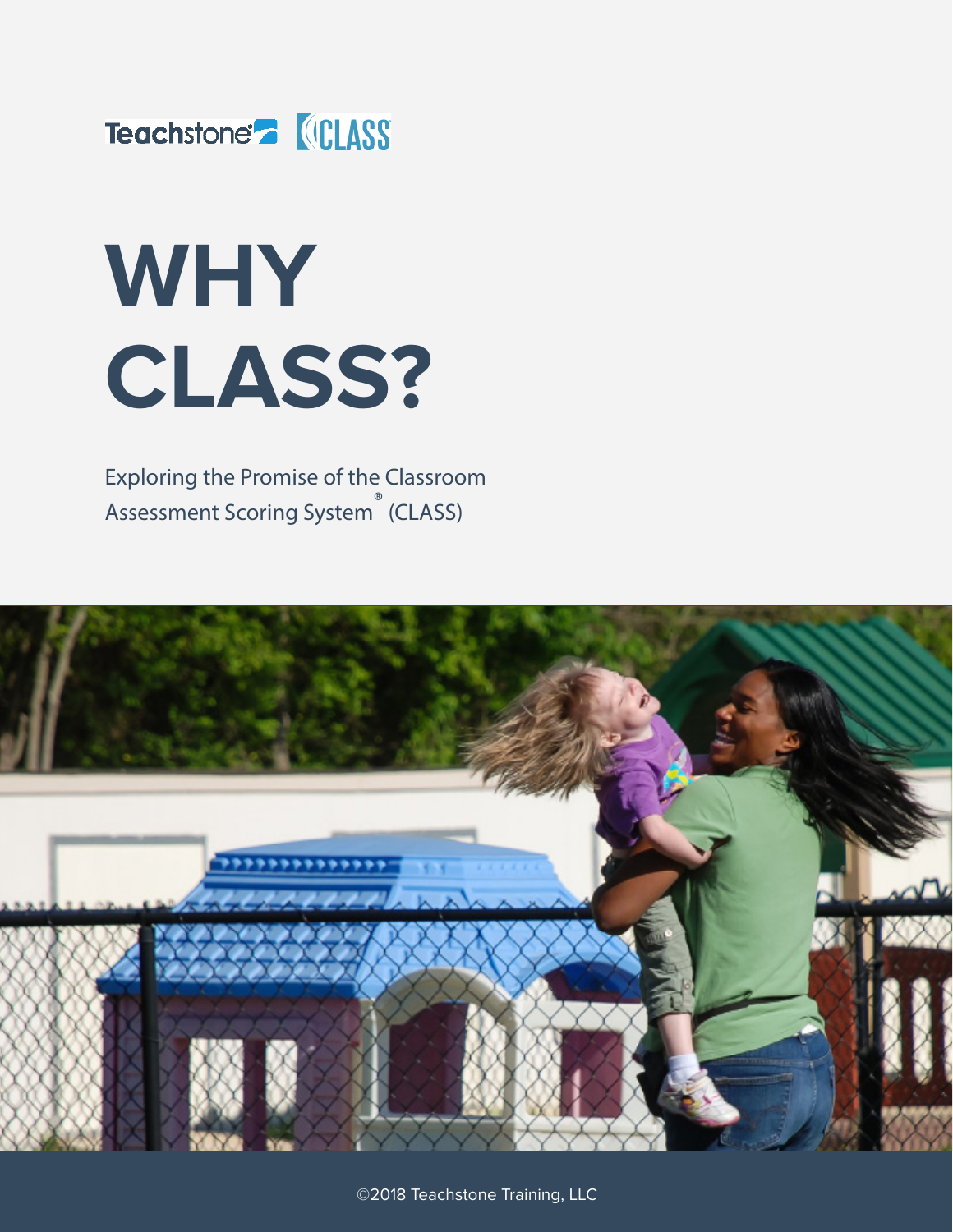## **Table of Contents**



Brain Development and Pre-Kindergarten: What the Research Shows



| Research Context for the Classroom       |
|------------------------------------------|
| <b>Assessment Scoring System (CLASS)</b> |



What is CLASS?



CLASS Scores and Child Outcomes

18

13

3

7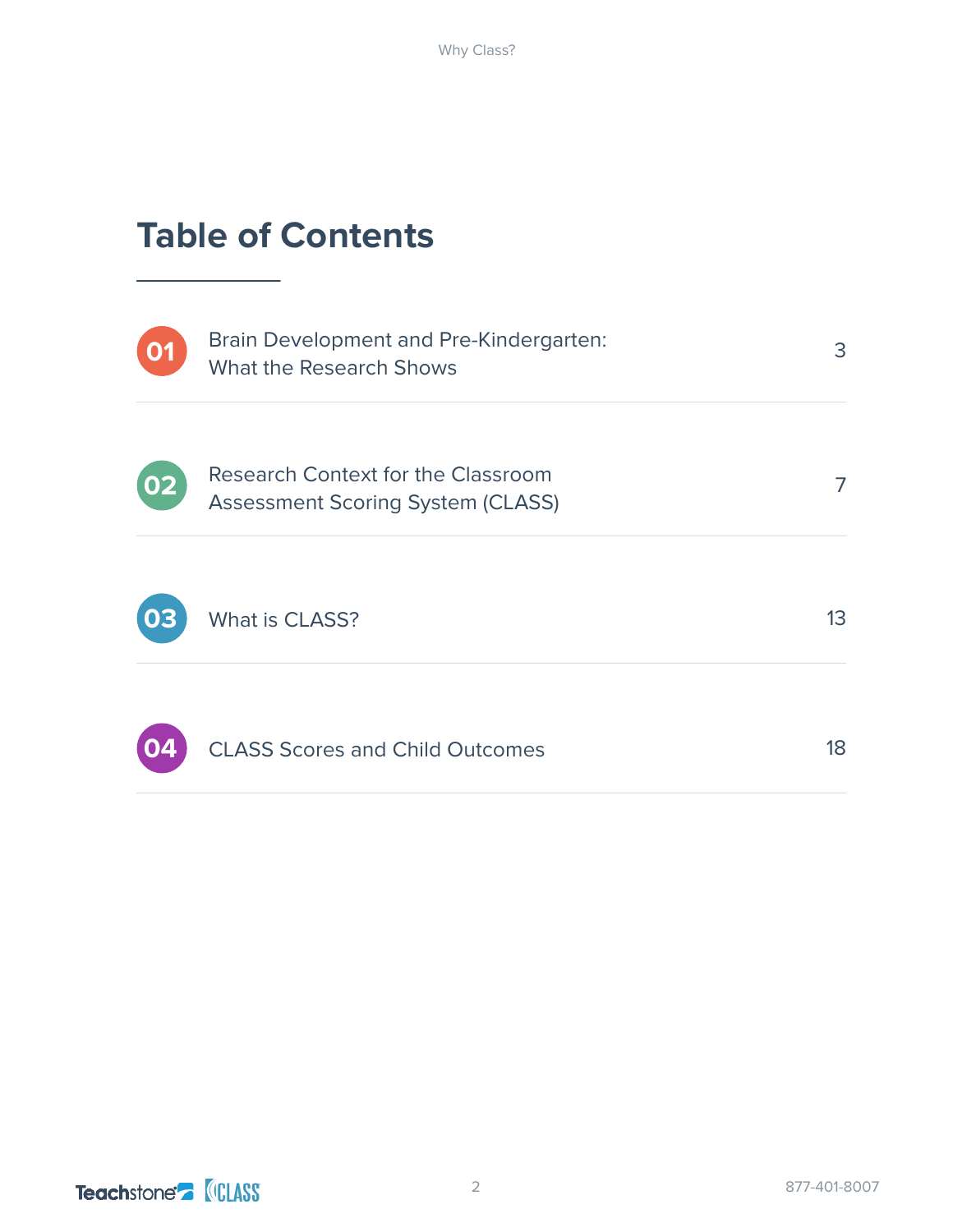



Brain Development and Pre-Kindergarten: What the Research Shows

## **A Critical Time for Learning**

We are born eager to learn. Research has shown that we acquire 85% of our intellect, personality, and skills by age five.<sup>1</sup>

For too long, pre-K has been considered simply an arbitrary preparation for kindergarten. But the information gathered about children who attend prekindergarten versus children who don't tells a different, more compelling story. Pre-kindergarten impacts a child throughout his or her entire school

" "Big things start when children are small, and pre-kindergarten is no exception. For every child…overwhelming research supports the importance of building certain critical skills before kindergarten."

#### **URBAN CHILD INSTITUTE**

<sup>1.</sup> National Research Council and Institute of Medicine. (2000). From Neurons to Neighborhoods: The Science of Early Childhood Development. Washington, D.C.: National Academy Press.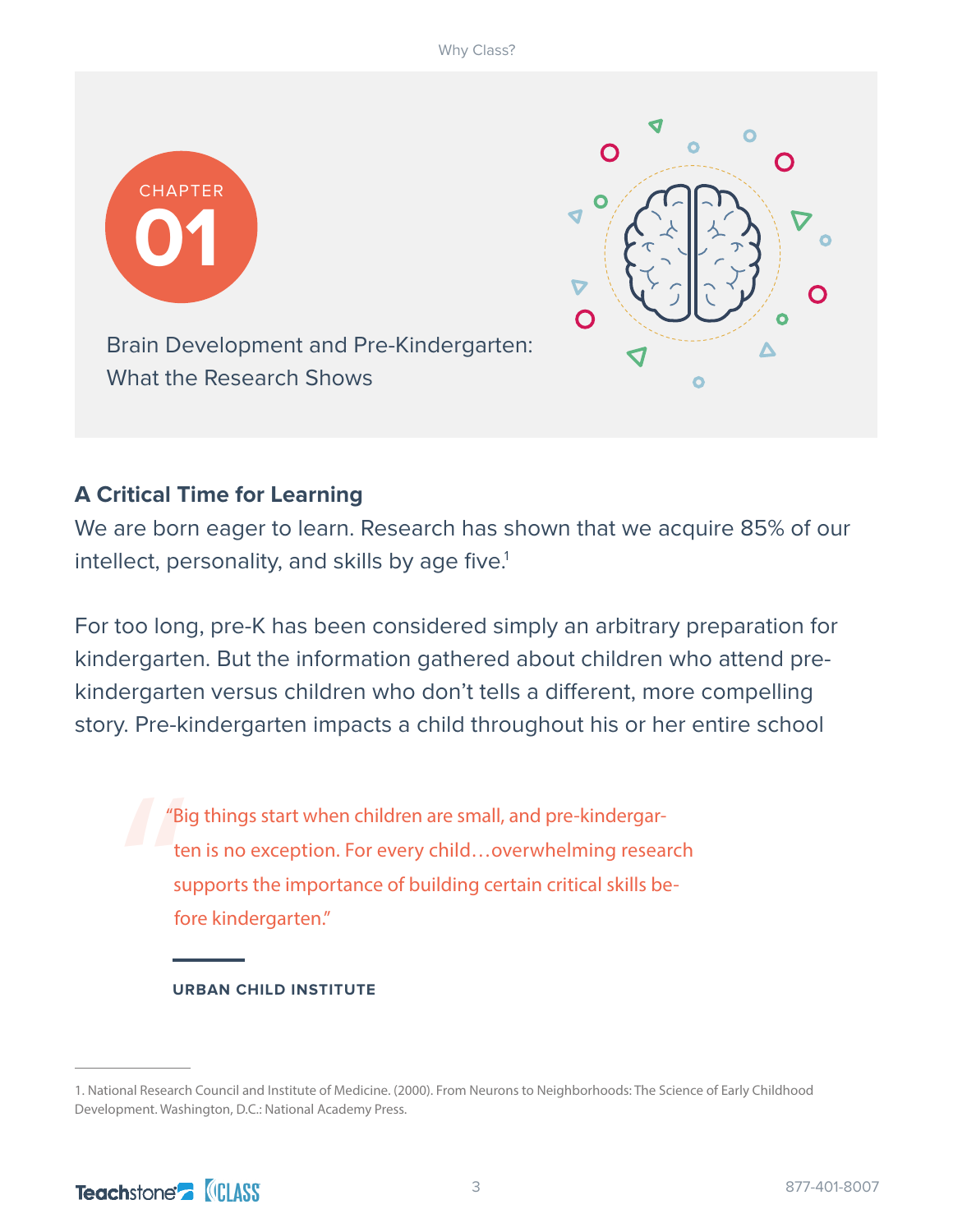experience, resulting in everything from heightened vocabulary scores to improved attendance and high school graduation rates.



## **Children who are in pre-K are less likely to drop out early or repeat a grade.1**

The academic benefits of pre-kindergarten start immediately and last all the way through a child's academic career. Significantly, children who attend preschool are more likely to graduate high school and attend a four-year college.

## **The Word Gap**

After decades of collaborating to increase child language vocabulary, Betty Hart and Todd Risley spent two and a half years intensely observing the

<sup>2.</sup> Urban Child Institute, http://www.urbanchildinstitute.org/resources/infographics/pre-k-matters, 11/11/14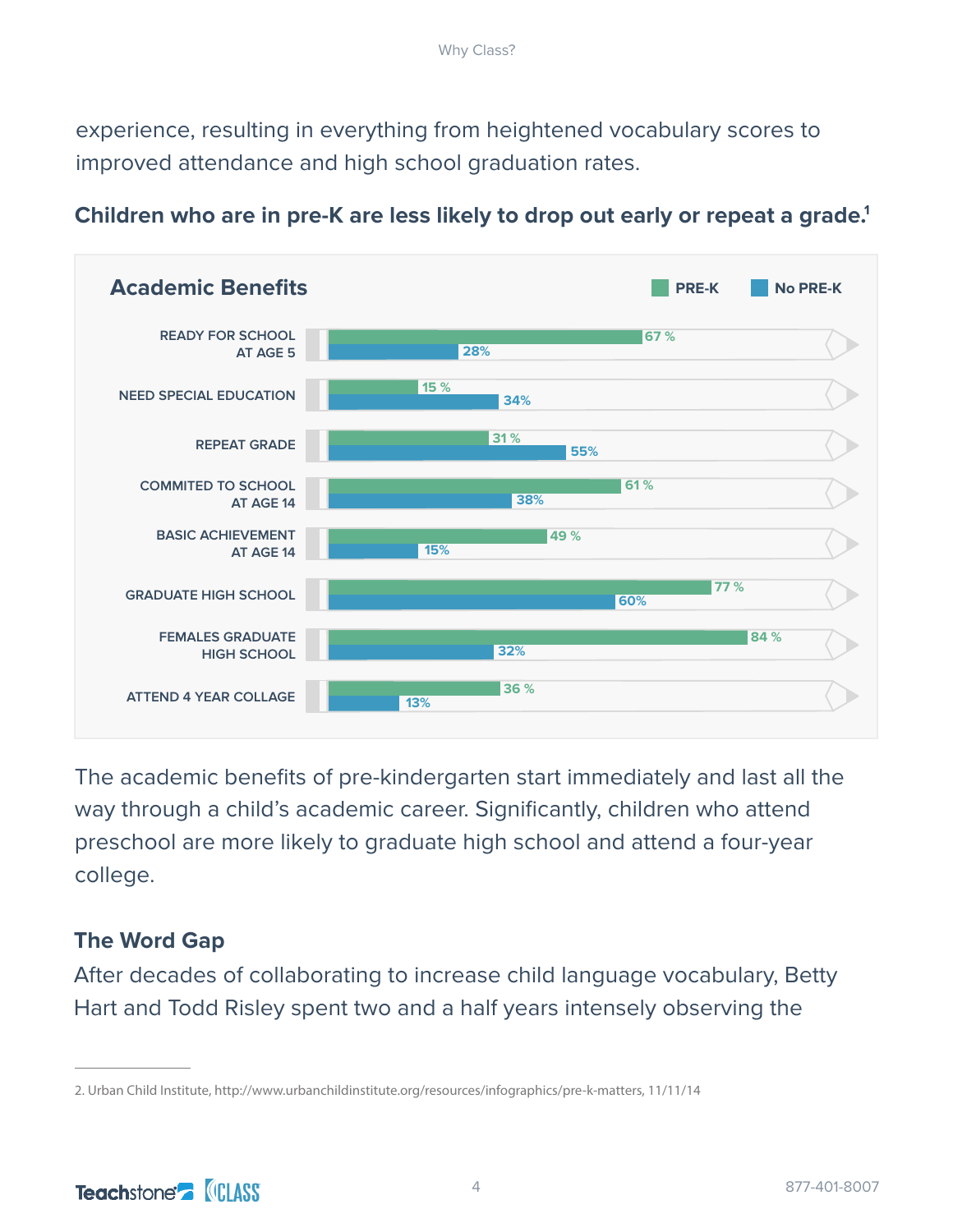language of 42 families throughout Kansas City. Specifically, they looked at household language use in three different settings: 1) professional families; 2) working class families; and 3) families receiving federal assistance.

Hart and Risley gathered an enormous amount of data during the study and subsequent longitudinal follow-ups to come up with an often cited 30-million word gap between the vocabularies of children in lower-income and professional families by age three.

|                                          | In families receiving | In working-class | In professional |
|------------------------------------------|-----------------------|------------------|-----------------|
|                                          | federal assistance    | <b>families</b>  | <b>families</b> |
| <b>Cumulative</b><br>vocabulary by age 3 | 525 words             | 740 words        | $1,116$ words   |

This controversially large number came from the data that showed children from families receiving federal assistance heard, on average, 616 words per hour, while children from professional families (essentially children with college-educated parents) heard 2,153 words per hour.

There has been a surprising shift in the overall understanding of the benefits of Pre-kindergarten in a child's life. Beyond test scores and reading levels comes proof that a Pre-K program can impact children in teen and adult years, long after school.

Things like improved family formation, increased number of job hours worked, avoidance both of criminal behavior and reliance on social support, even proof of increased earnings and better health all stem from enrollment in prekindergarten.

<sup>1.</sup> Urban Child Institute, http://www.urbanchildinstitute.org/resources/infographics/pre-k-matters, 11/11/14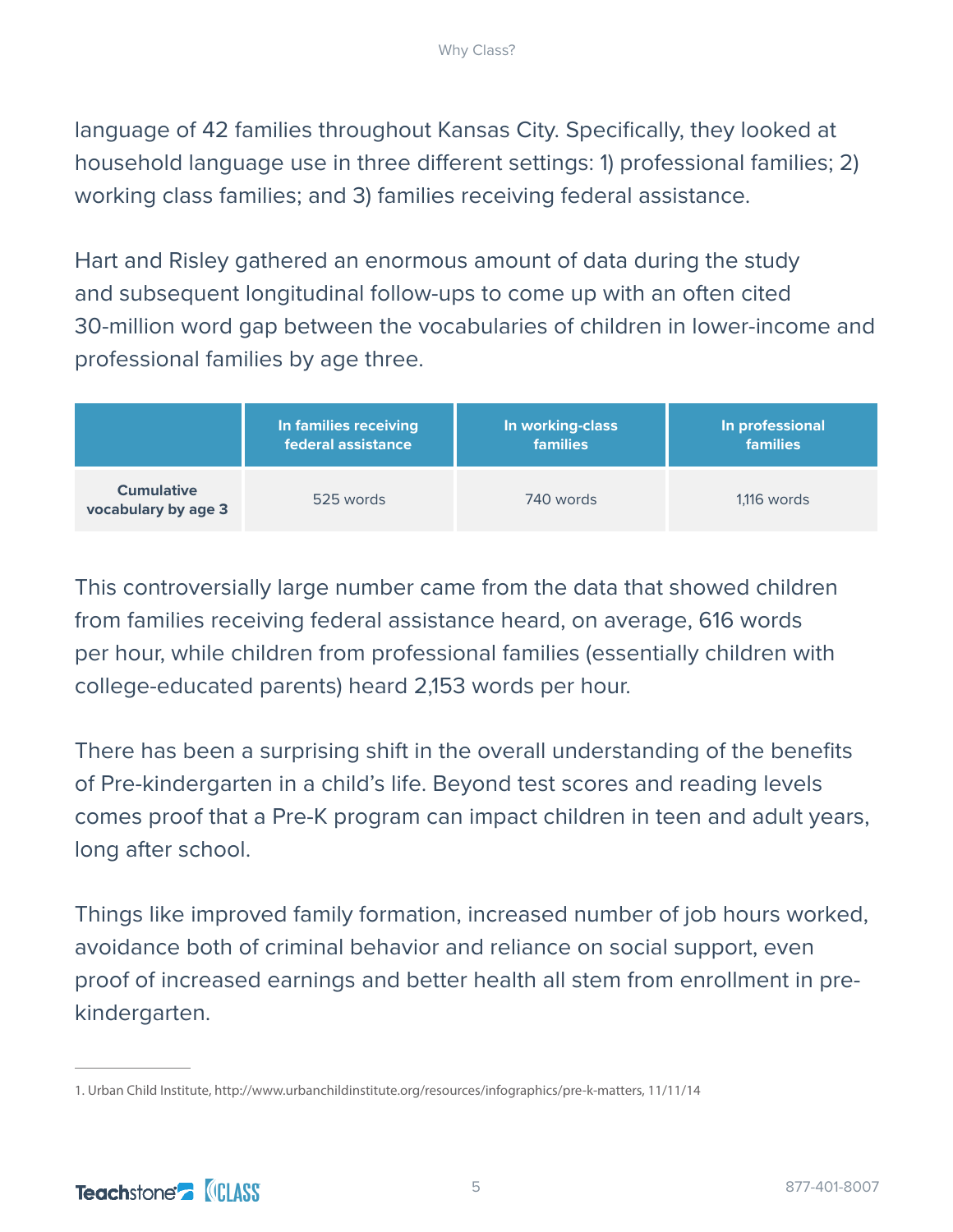## **Children without pre-K education are more likely to be involved with crime later in life.1**



PR<br>
m<br>
PF<br>
ST<br>
ST Research shows that one of the best investments we can make in a child's life is high-quality early education.

**PRESIDENT OBAMA, STATE OF THE UNION ADDRESS, 2014**

Quality education is good for everyone—it's good for kids, it's good for parents, it's good for communities, and it's essential in building a national commitment to education. But just what is quality education?

Researchers have been asking this question for decades. In the next chapters, we'll look at how research has evolved over the past several decades and what we know quality teaching looks like today.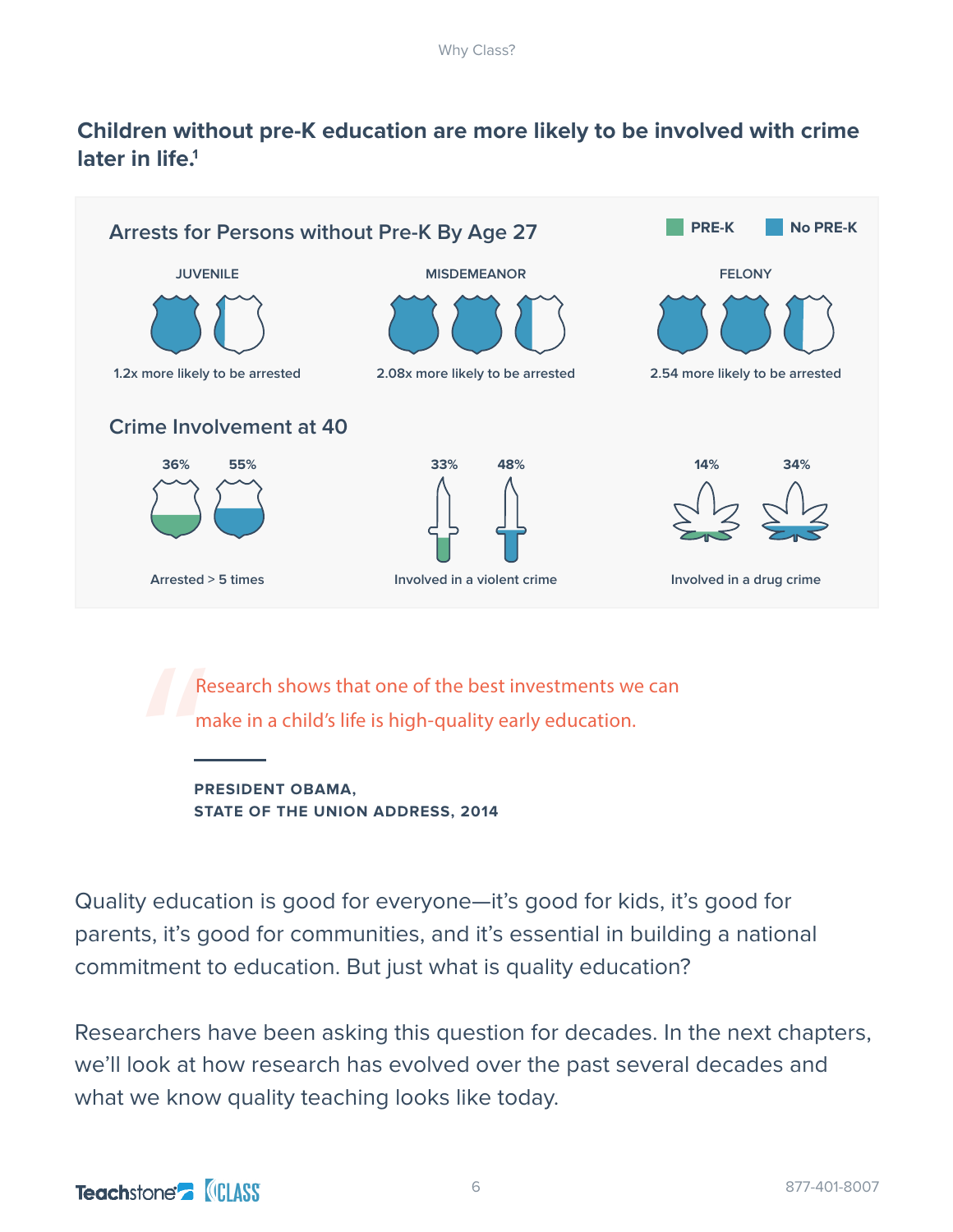



Research Context for the Classroom Assessment Scoring System (CLASS)

## **Early Preschool Intervention Programs**

Back in the '60s, '70s, and '80s, there were a series of very intensive and very successful preschool intervention programs that led to a large expansion of preschool programs. These programs aimed to combat the effects of poverty on children's social and academic development.

In the '80s and '90s, however, concerns started to emerge about the "fadeout" effect—essentially, some studies showed that the powerful early effects of preschool disappeared by third grade. Additionally, there were challenges with taking programs to scale—it was becoming obvious that it wasn't enough to just open more classrooms.

People became more concerned about what went on inside the classrooms and wanted to make sure that programs were providing enriching experiences to children.

There was a policy-driven need to better understand what proximal factors made some programs successful.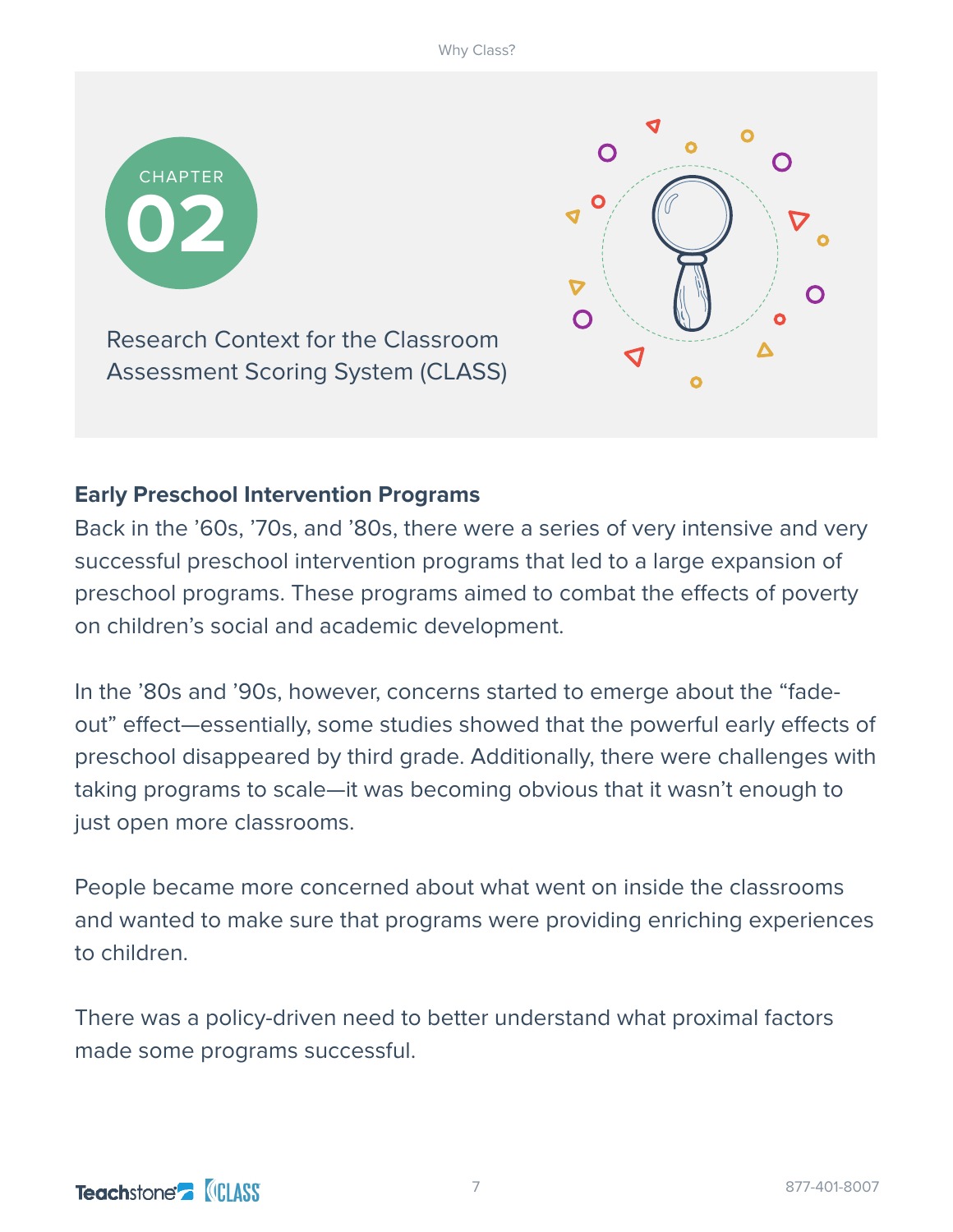## **Attachment Theory**

In the 80s and 90s, we were also increasing our understanding of how relationships and interactions are so critical to child development. Attachment theory emerged as a powerful psychological model for understanding children's relationships with adults, especially primary caregivers like mothers. It showed how these relationships affect how children develop important skills such as emotional control and social skills, and form the basis for future relationships.

Additionally, there was an increasing understanding of the multiple sources of influence on development. One such critical proximal influence is a child's earliest caregivers and teachers.

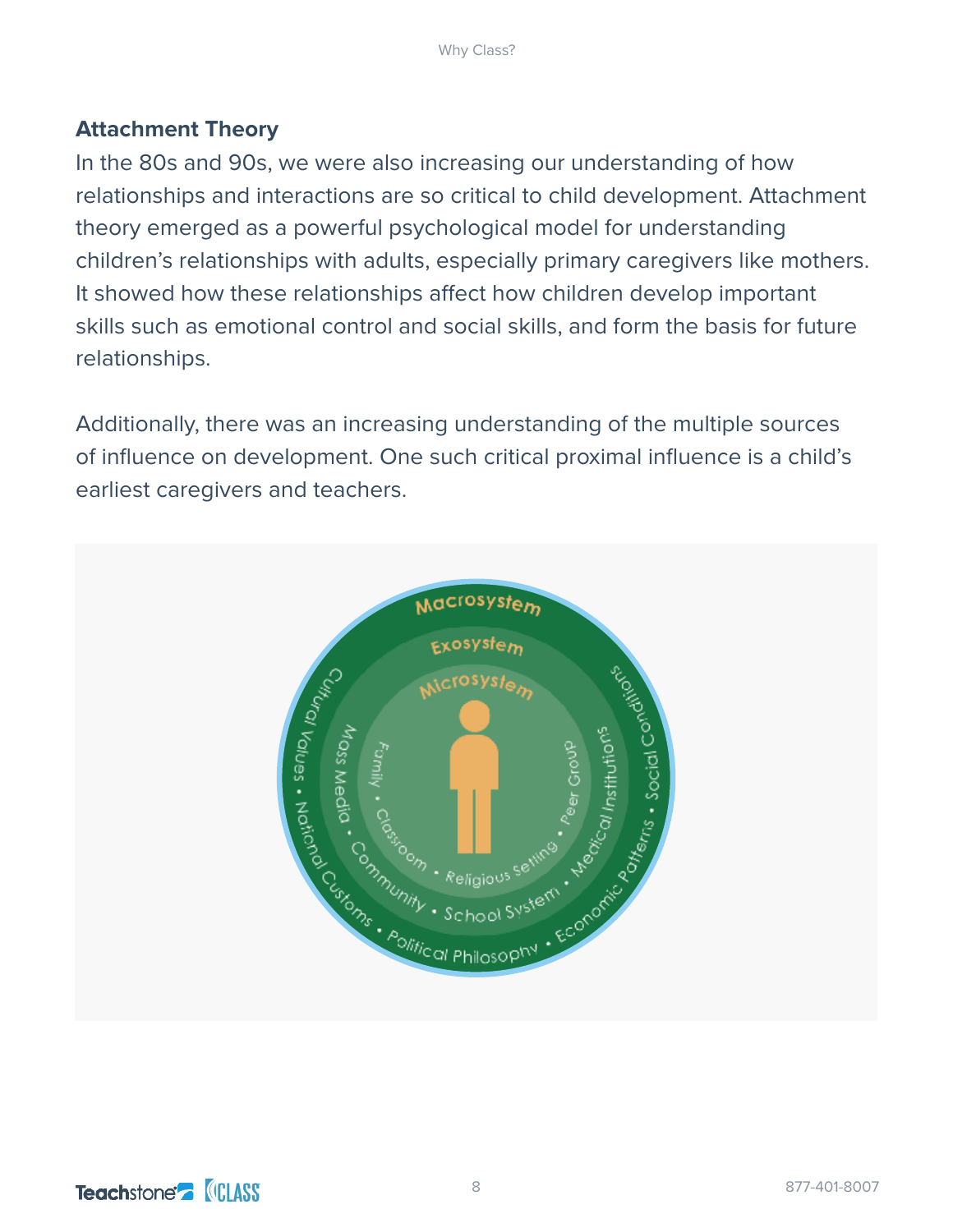

**NICHD & NCEDL: Studies that Led to Development of the CLASS Measure** A study funded by the National Institute of Child Health and Human Development (NICHD) in the '90s and '00s looked at how child-care experiences affect children. What was unique about this study was that it looked at all aspects of children's environments and social, academic, and self-regulatory outcomes on a very large scale. The researchers examined the same types of things in parent-child interactions as in teacher-child interactions (sensitivity, stimulation, and motivation—words you will hear discussed when talking about the CLASS content). What they found is no surprise—the same things we think of as "good parenting" are also good for children in early childhood care.

That is, the NICHD study demonstrated that "quality of care" influenced children's development in child-care settings (not just the home). Moreover,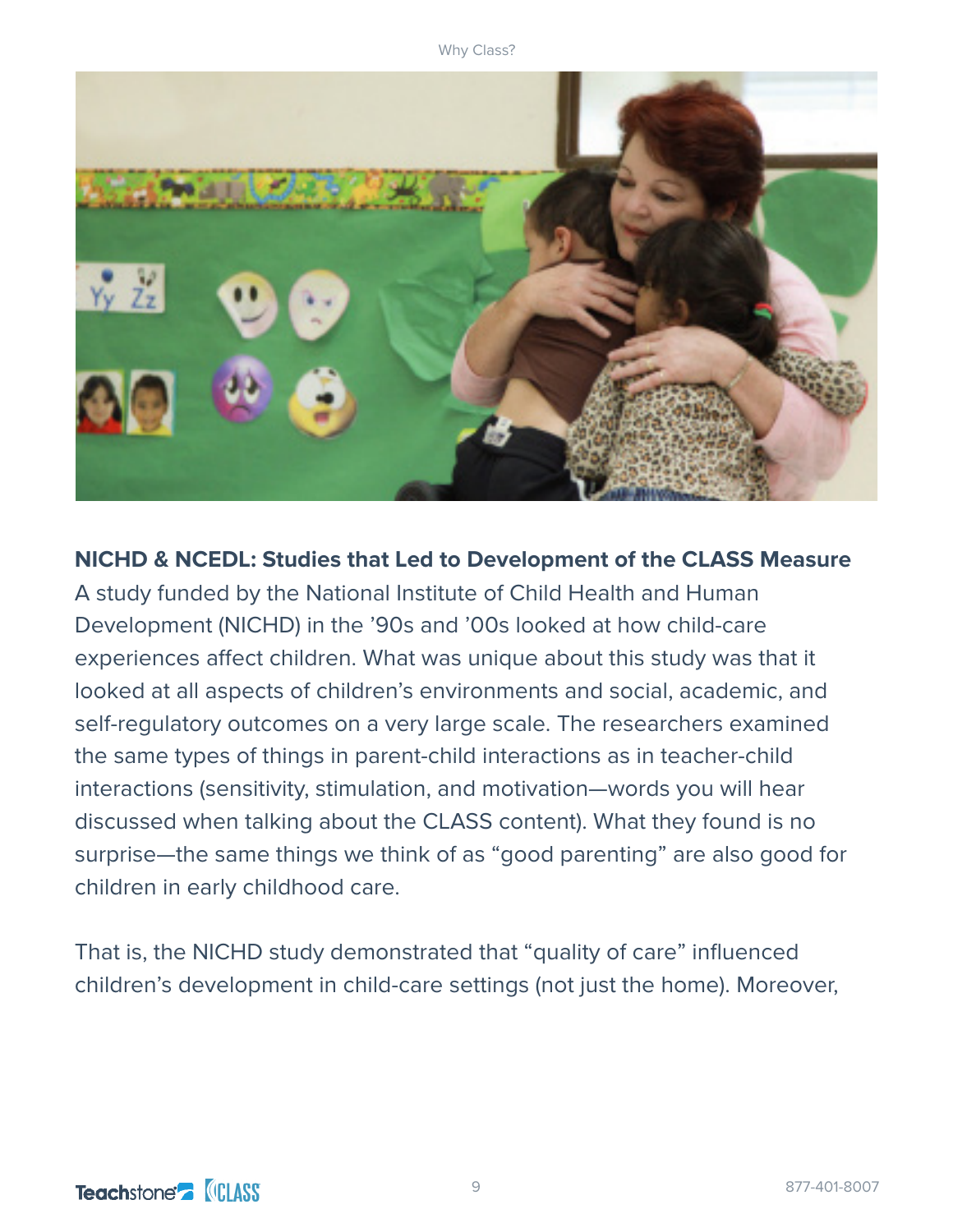it defined quality of care much the same way we define quality of parenting (attachment, sensitivity to cues, etc.). Significantly, NICHD showed that the effects of quality extend into elementary grades—higher engagement in more effective classrooms.

### **A Foundation of Relationships**

e<br>
The area<br>
of the contract of the contract of the contract of the contract of the contract of the contract of the contract of the contract of the contract of the contract of the contract of the contract of the contract o "Young children experience the world in the context of relationships. In turn, these relationships influence all areas of development. These relationships also lay the foundation for later developmental outcomes including self confidence, mental health, motivation to learn, achievement in school, and conflict resolution."

#### **NATIONAL SCIENTIC COUNCIL ON THE DEVELOPING CHILD**

Following the NICHD study, another study conducted by the National Center for Early Development and Learning (NCEDL) examined the quality of publicly funded preschool programs. In this study, researchers created the first version of the CLASS observation tool from an adaptation of the Classroom Observation System (COS). Using this observation tool, NCEDL researchers measured teacher-student interactions in nearly 700 state-funded preschool programs across 11 states. Just like the NICHD study, researchers observed the quality of classroom interactions and assessed the academic and social development of randomly selected children who attended these programs.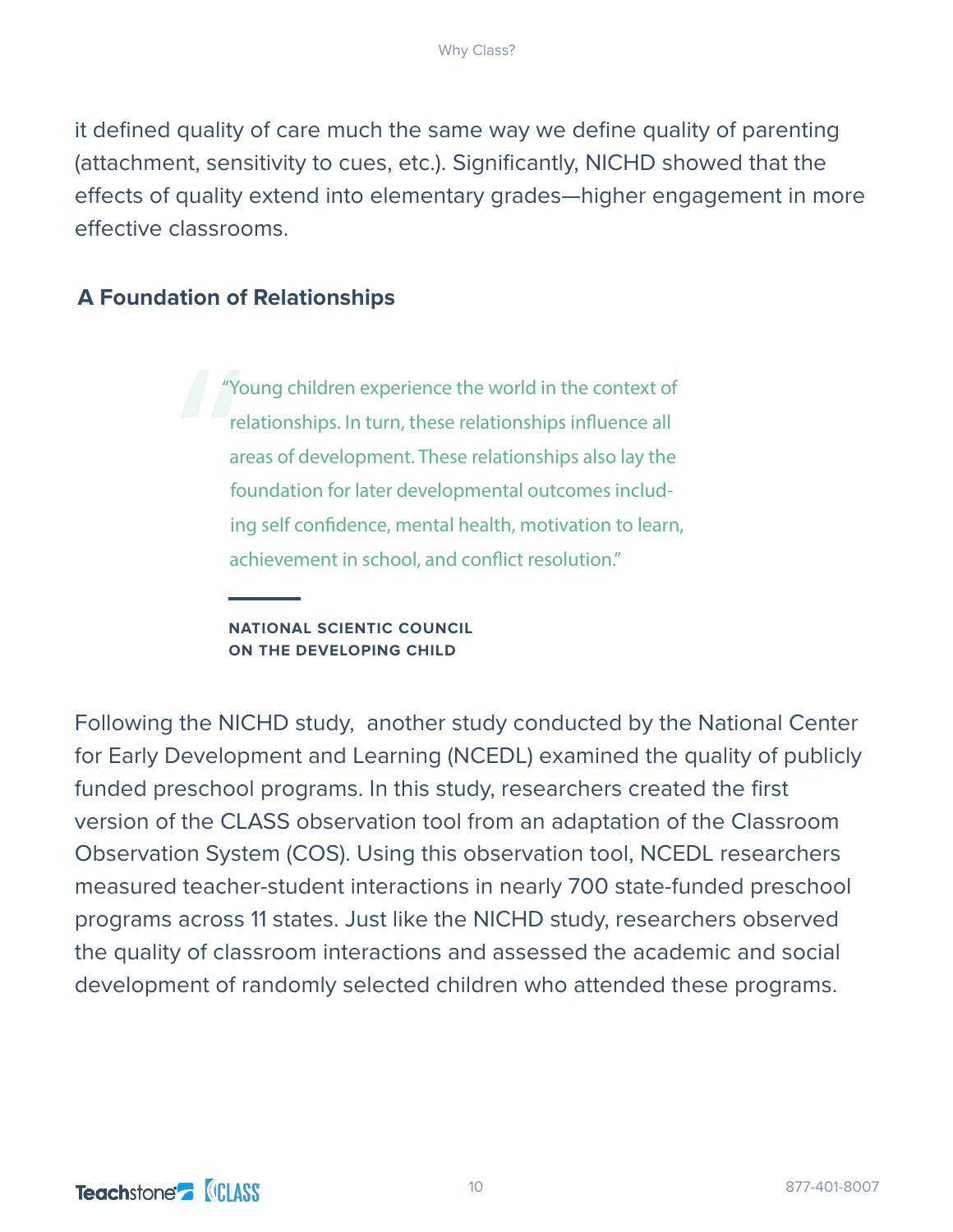

Together, the findings from these and subsequent studies demonstrate the importance of teacher-child interactions. Specifically, the research shows the following:

- Effective teacher-child interactions lead to better cognitive, behavioral, and social outcomes.<sup>1</sup>
- Many pre-K classrooms have low or moderate levels of interactions, suggesting that many children in early childhood programs are not consistently exposed to the types of effective interactions that lead to social and academic gains.<sup>2</sup>
- Small differences in teacher-child interactions are associated with real differences in children's outcomes. 3
- Carefully designed and implemented professional development supports can improve the quality of teacher-child interactions. 4

<sup>1.</sup> Mashburn, A. J., Pianta, R. C., Hamre, B. K., Downer, J. T., Barbarin, O. A., Bryant, D., … Howes, C. (2008). Measures of classroom quality in prekindergarten and children's development of academic, language, and social skills. Child Development, 79(3), 732-749.

<sup>2.</sup> La Paro, K. M., Pianta, R. C., & Stuhlman, M. (2004). The Classroom Assessment Scoring System: Findings from the prekindergarten year. The Elementary School Journal, 104(5), 409-426.

<sup>3.</sup> Howes et al., Early Childhood Research Quarterly, 23:27.

<sup>4.</sup> Pianta, R. C., Mashburn, A. J., Downer, J. T., Hamre, B. K., & Justice, L. (2008). Effects of web-mediated professional development resources on teacher-child interactions in pre-kindergarten classrooms. Early Childhood Research Quarterly, 23(4), 431-451.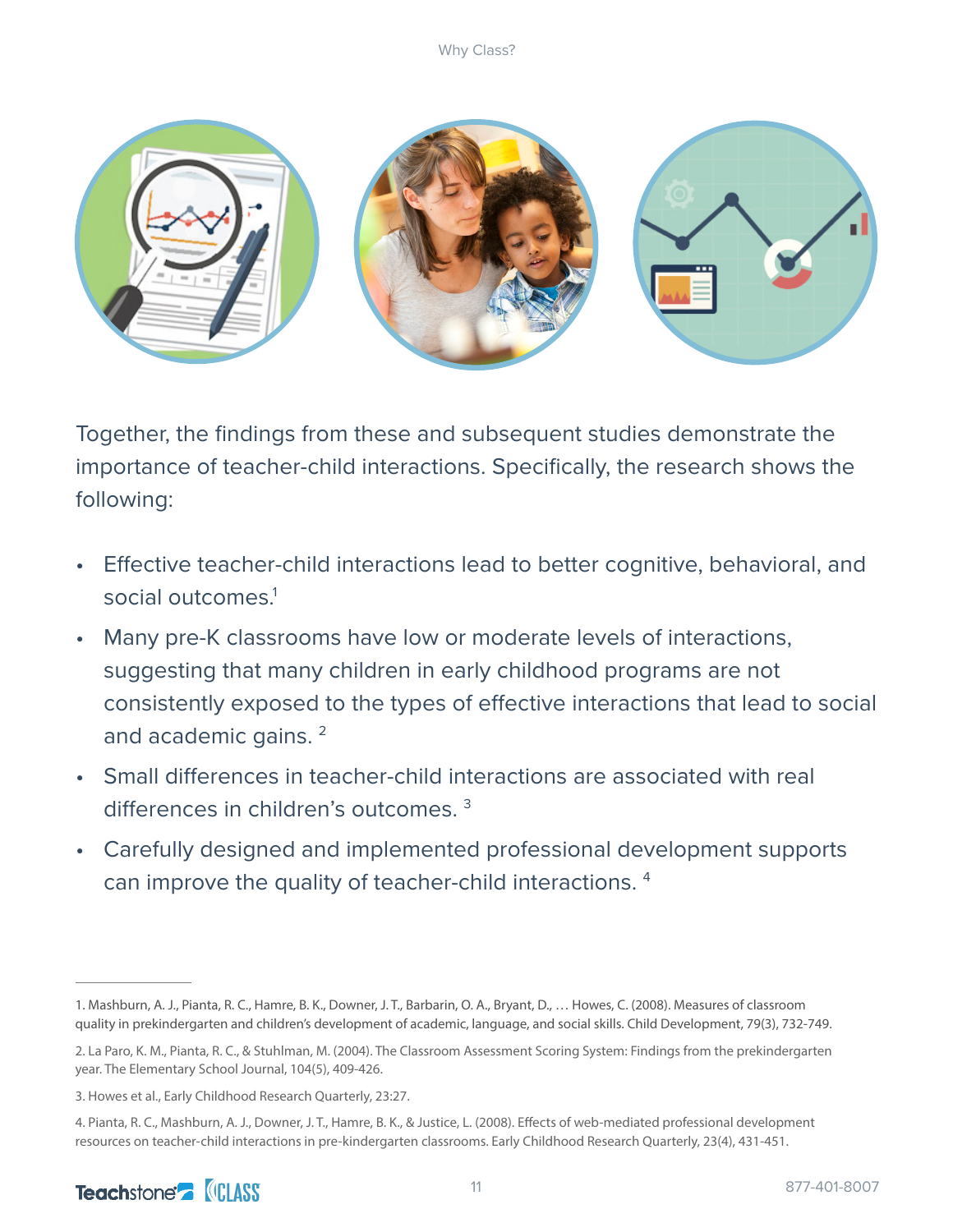The observation tool that emerged from this body of research—the Classroom Assessment Scoring System (CLASS)—was developed as a way to continue measuring these proximal aspects of teacher-child interactions to better understand what quality is and how it affects learning and growth.

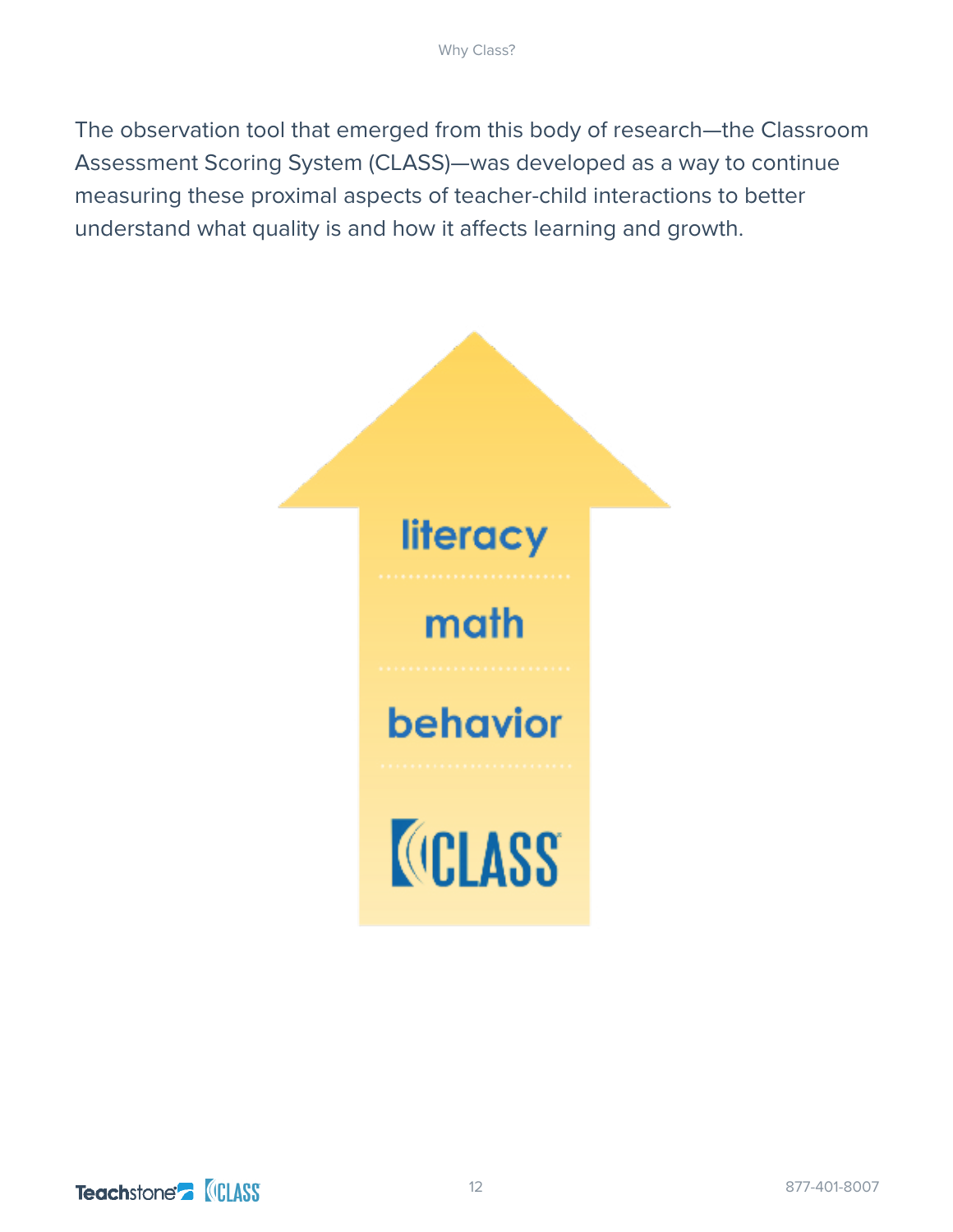

# ◀  $\mathbf O$  $\blacktriangledown$  $\boldsymbol{\nabla}$  $\bigcap$ Δ J  $\overline{\mathbf{o}}$

## **What is CLASS?**

Our understanding of what it means to provide quality teaching has changed quite a bit over the past 25 years. A focus on quality used to mean providing a safe place for children to play with plenty of stimulating materials and books to read. Now that most programs provide these basics in their early childhood classrooms, our focus has shifted from the what to the how of quality—how teachers interact with children, how they use time and materials to get the most out of every moment, and how they ensure that children are engaged and stimulated.

Many early childhood programs now utilize the Classroom Assessment Scoring System (CLASS) to support growth and impact child outcomes. Developed to make teacher-child interactions objective and measurable, CLASS is based on many years of studies, publications, and replications across different classrooms. The research that the CLASS is based on verifies that the interactions measured by the CLASS tool make a real difference in children's learning and development.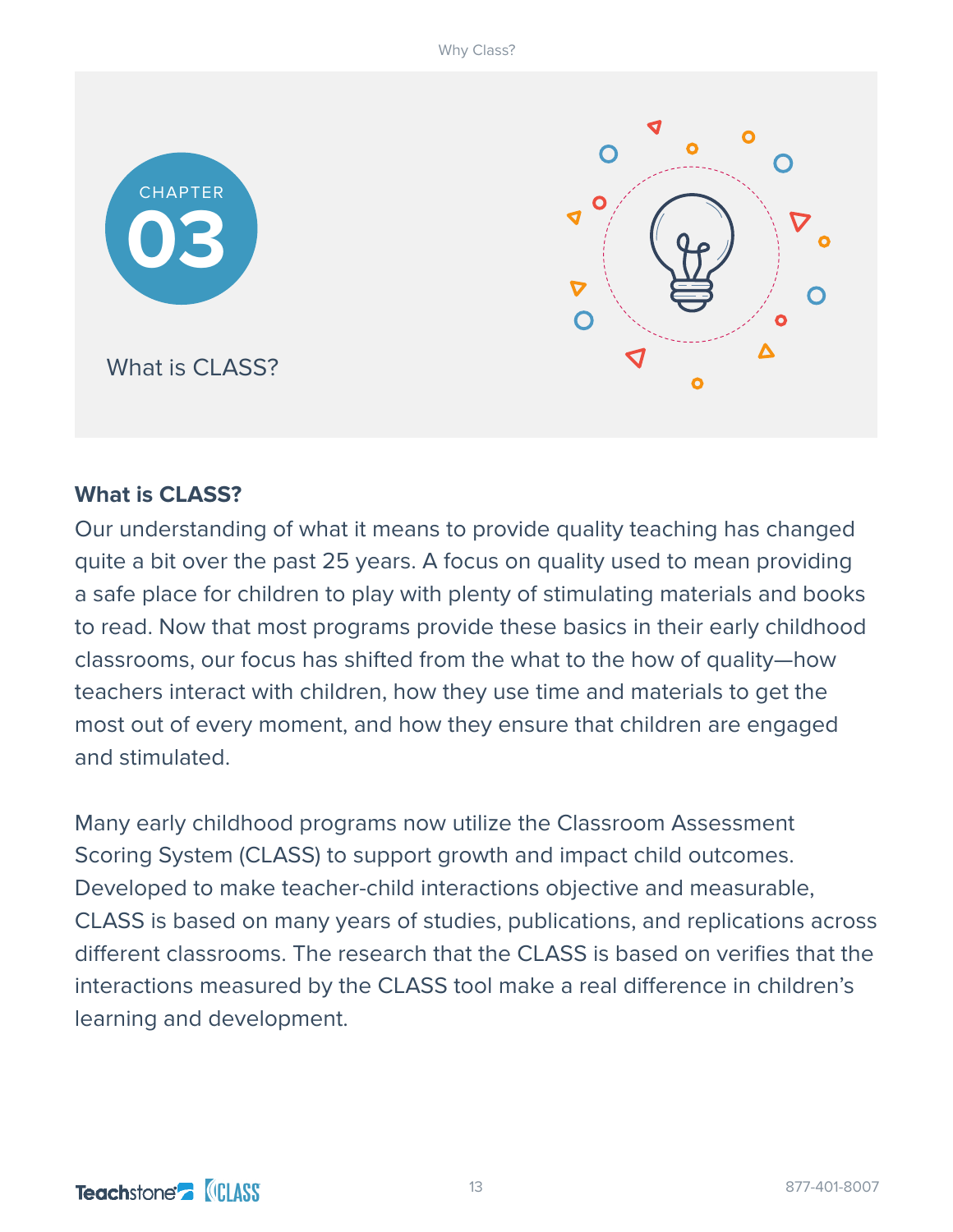

The CLASS measure:

- Is a structured observation measure. Essentially, observers make standardized judgments and attach those to a 1-7 Likert scale based on a careful review of the age-appropriate manual.
- Is a process tool. We know through research that structure is mediated by process—that the "whats" of quality teaching (structural features such as books, curricula, lesson plans) matter only through the "hows" of quality teaching (how teachers use time and materials to get the most out of every moment).
- Was originally developed for use in pre-K classrooms but has been expanded for use in classrooms from the infant to the secondary grade level.
- Provides a consistent approach to measuring teacher-student interactions during critical developmental periods, while still providing a context-specific and developmentally sensitive metric for each age group.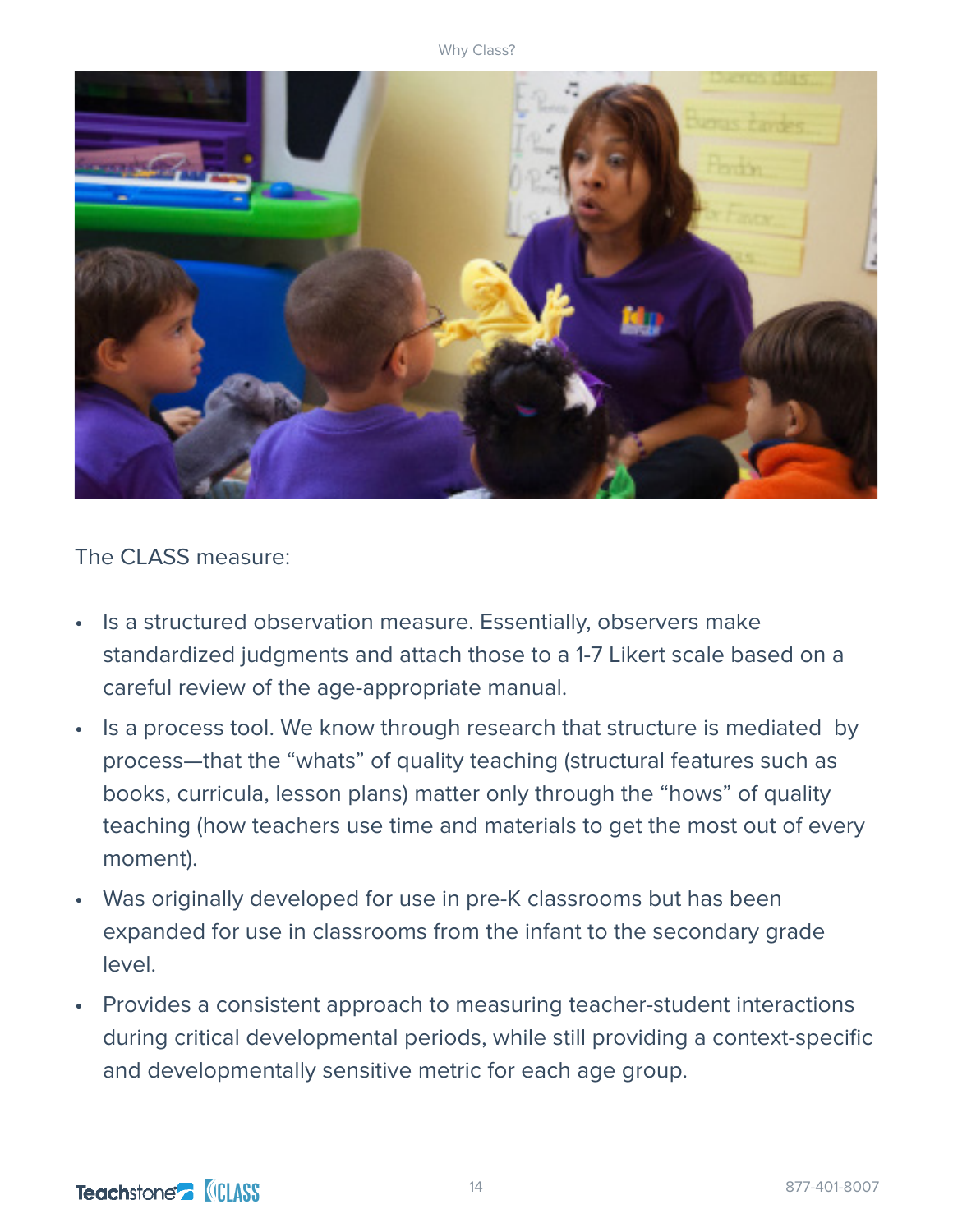CLASS is about more than raising teachers' scores. It is about fundamentally improving teaching and learning. From research, we know that interactions matter more than a teacher's degree, length of experience, or number of toys and books in the classroom. It is teacher-child interactions that drive learning.

## **Organization of the CLASS Tool**

The CLASS measure organizes effective classroom interactions into broad categories or domains, which are further subdivided into dimensions.

CLASS domains and dimensions give us common definitions of effective teaching across grade levels and content areas. Let's take a closer look on the next page:

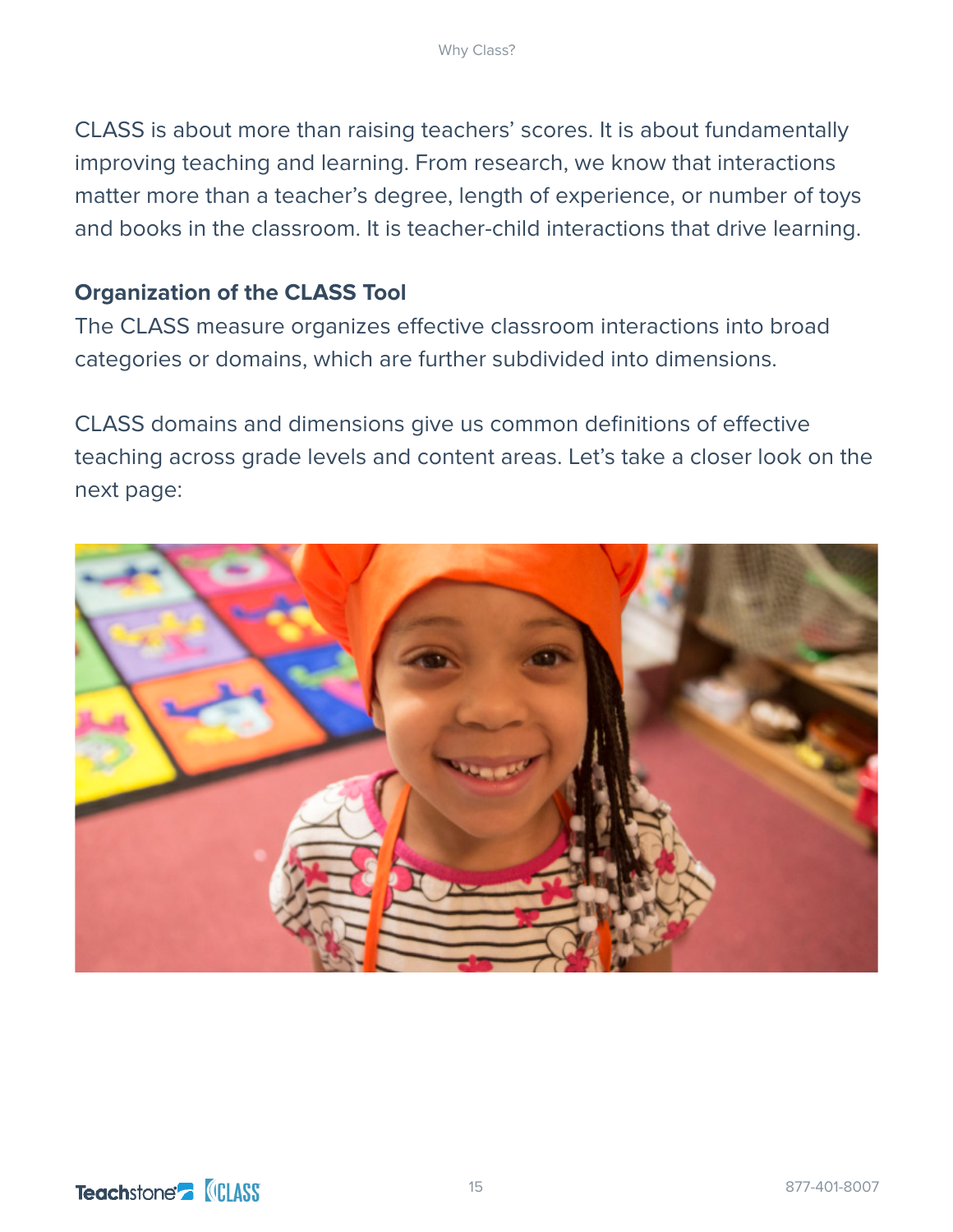## **As you can see, each age level is broken down into the dimensions and categories that best measure effective interactions.**

|                                  | Infont                                                                                                 | <b>Toddler</b>                                                                                                            | Fre-K                                                                                                                                                 |
|----------------------------------|--------------------------------------------------------------------------------------------------------|---------------------------------------------------------------------------------------------------------------------------|-------------------------------------------------------------------------------------------------------------------------------------------------------|
|                                  | <b>Relational Climate:</b>                                                                             | <b>Positive Climate</b><br>Behavioral Suppor<br>Emotional and<br><b>Negative Climate</b><br>Teacher Sensitivity           | <b>Positive Climate</b><br>Emational<br>Support<br><b>Negative Climate</b><br>Teacher Sensitivity<br><b>Regard for Student</b><br><b>Perspectives</b> |
| Respondive Caregiving            | Teacher Sensitivity                                                                                    | Regard for Child<br>Perspectives<br><b>Behavior Guidance</b>                                                              | Behavior<br>rganizatlor<br>Management<br>Clossoom<br>Productivity                                                                                     |
|                                  | Facilitated<br>Exploration                                                                             | Facilitation of<br>Learning and                                                                                           | Instructional<br><b>Learning Formats</b>                                                                                                              |
|                                  | <b>Early Language</b><br>Support                                                                       | Engaged Suppor<br>or Learning<br>Development<br>Quality of Feedback<br>Language Modeling                                  | Concept<br>Instructional<br>Support<br>Development<br>Quality of Feedback<br>Language Modeling                                                        |
|                                  | $K-3$                                                                                                  | <b>Upper Elementary</b>                                                                                                   | <b>Secondary</b>                                                                                                                                      |
| Ematland<br>Support              | <b>Pasifive Climate</b><br><b>Negative Climate</b><br><b>Teacher Sensitivity</b><br>Regard for Student | <b>Positive Climate</b><br>Emotlona<br>Support<br><b>Teacher Sensitivity</b><br>Regard for Student<br><b>Perspectives</b> | <b>Positive Climate</b><br>Emotional<br>Support<br>Teacher Sensitivity<br>Regard for Student<br><b>Perspectives</b>                                   |
| C.<br>gerizatio<br><b>Sobool</b> | Perspectives<br>Behavior<br>Management<br>Productivity                                                 | nization<br>Behavior<br><b>Moots</b><br>Management<br>Productivity<br>$\frac{8}{5}$<br>ā<br>Negative Climate              | mizaton<br>Behavior<br><b>Moou</b><br>Management<br>Productivity<br>8<br>Ö<br><b>Negative Climate</b>                                                 |
|                                  | Instructional<br><b>Learning Formats</b>                                                               | Instructional Learning<br><b>Formats</b><br>뎁<br>Content                                                                  | <b>Instructional Learning</b><br><b>Formats</b><br>E<br>Content                                                                                       |

Concept Development Quality of Feedback

Language Modeling

Teachstone<sup>-</sup> **CLASS** 

|             | Teacher Sensitivity<br><b>Regard for Student</b><br>Perspectives                                                                                     |
|-------------|------------------------------------------------------------------------------------------------------------------------------------------------------|
| S<br>Sa     | Behavior<br>Management<br>Productivity<br>Negative Climate                                                                                           |
| ratructiona | <b>Instructional Learning</b><br>Formats<br>Content<br>Understanding<br>Analysis and Inquiry<br>Quality of Feedback<br><b>Instructional Dialogue</b> |
|             | Student Engagement                                                                                                                                   |

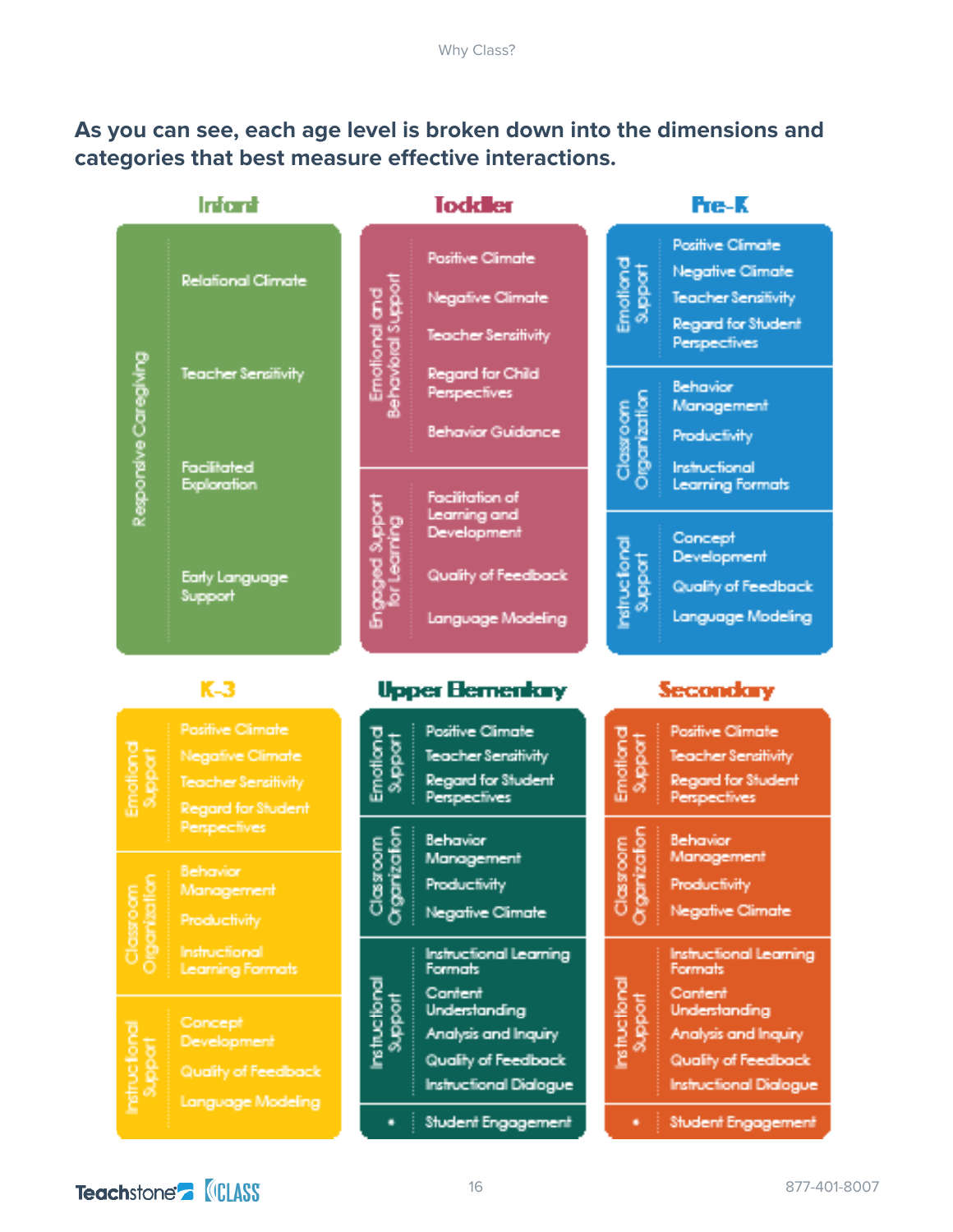To see the domains and dimensions at work, let's take a closer look at the organization of the pre-K tool:



- Emotional Support looks at positive relationships among teachers and children, the ways that teachers support social/emotional functioning, and the degree to which teachers promote children's autonomy.
- Classroom Organization considers how well time and behavior is managed to maximize learning opportunities.
- Instructional Support encompasses the ways in which teachers implement lessons and activities to promote both cognitive and linguistic development. It also focuses on how teachers use feedback to help children learn.

The organization of the CLASS tool gives observers the framework to objectively and accurately code teacher-child interactions in the moment. The organization of the tool also gives teachers and those that support them an idea of what areas of improvement teachers need to focus on. The domains and dimensions of the CLASS aren't surprising—they are the things we already know about great teaching, but the ability to be specific about what they look and sound like, and the research that makes these things measurable, gives us good reason to focus our work.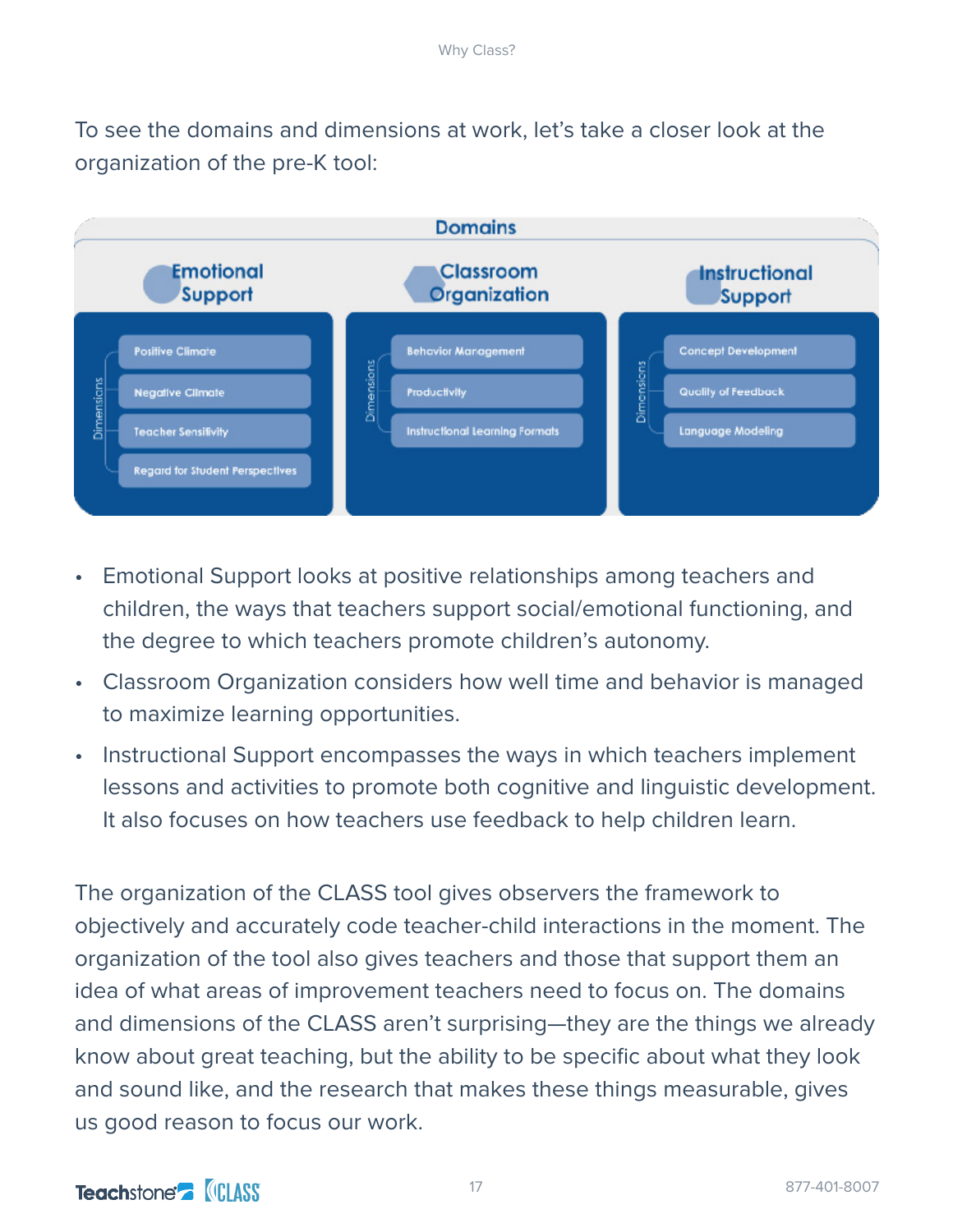

## **What Do CLASS Scores Mean?**

Trained and certified CLASS observers use the CLASS to capture both the lower-quality and higher-quality behaviors that are demonstrated in the classroom in each dimension. Scores are assigned using a scale across several important dimensions:

- Low-range scores (1-2) are assigned when behaviors associated with a dimension were demonstrated in a low-quality manner, were lacking, or were rarely present in the classroom interactions.
- Mid-range scores (3-5) are assigned when the classroom interactions associated with a dimension were somewhat present during the classroom observation or a part of some children's experience.
- High-range scores (6-7) are assigned when the classroom interactions were highly characteristic of a dimension during the observation. Highrange behaviors are those that are meaningful, consistent, sustained, and reflective of everyone's experience in the classroom.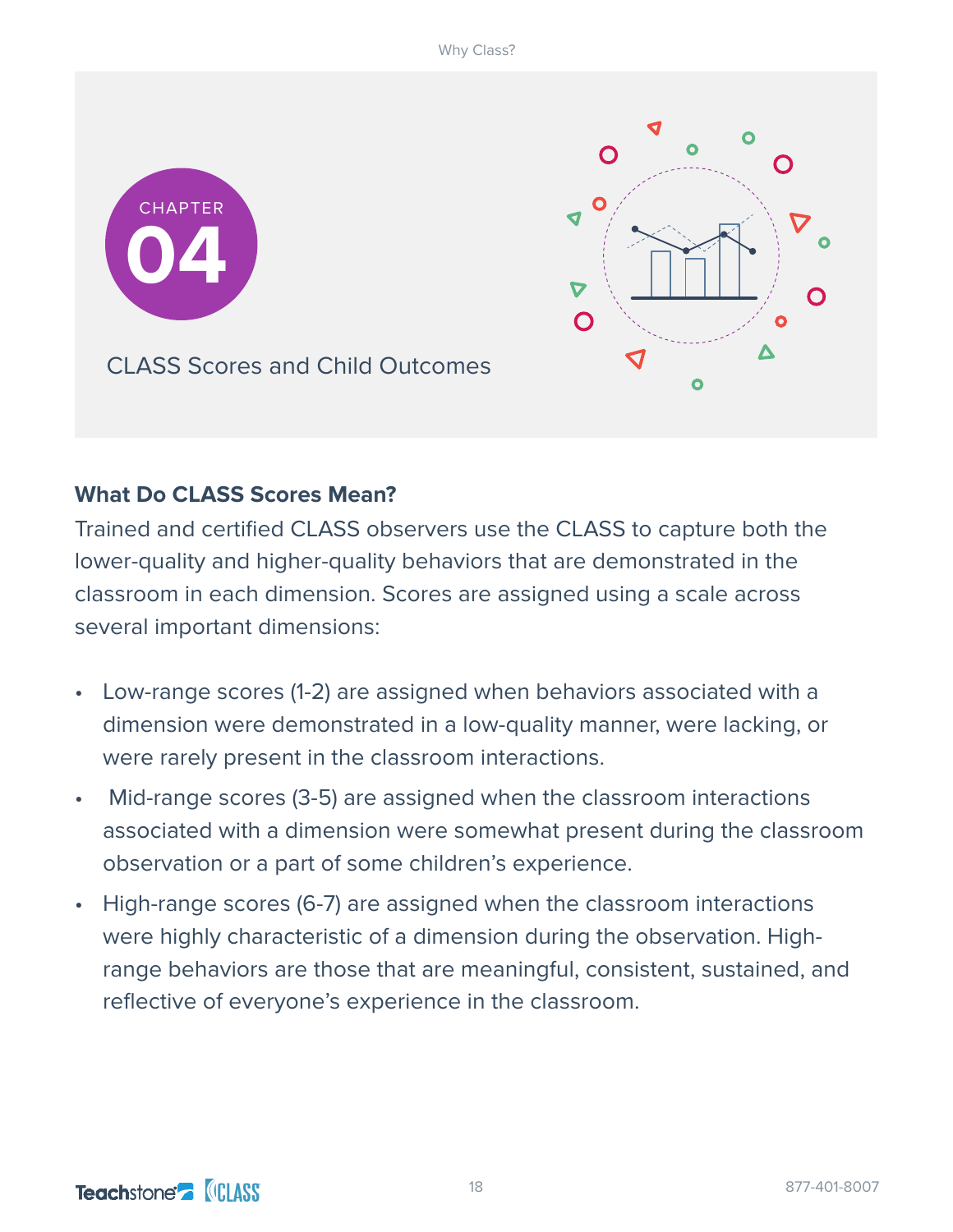

- Greater Student Behavioral Engagement: In preschool, more effective interactions are associated with gains in social competence and lower behavior problems.<sup>1</sup>
- Stronger Vocabulary and Reading Outcomes: In preschool, more effective teacher-child interactions are associated with higher scores in vocabulary and reading, key skills for children about to enter kindergarten.<sup>1</sup>
- Increased Math Achievement More effective interactions in preschool are also associated with increased math outcomes (on a test that measured basic early math skills, including counting, numeracy, comparisons, addition/ subtraction, and telling time).<sup>1</sup>

These findings all suggest an important correlation between CLASS scores and child outcomes.

<sup>1.</sup> Mashburn et al., 2008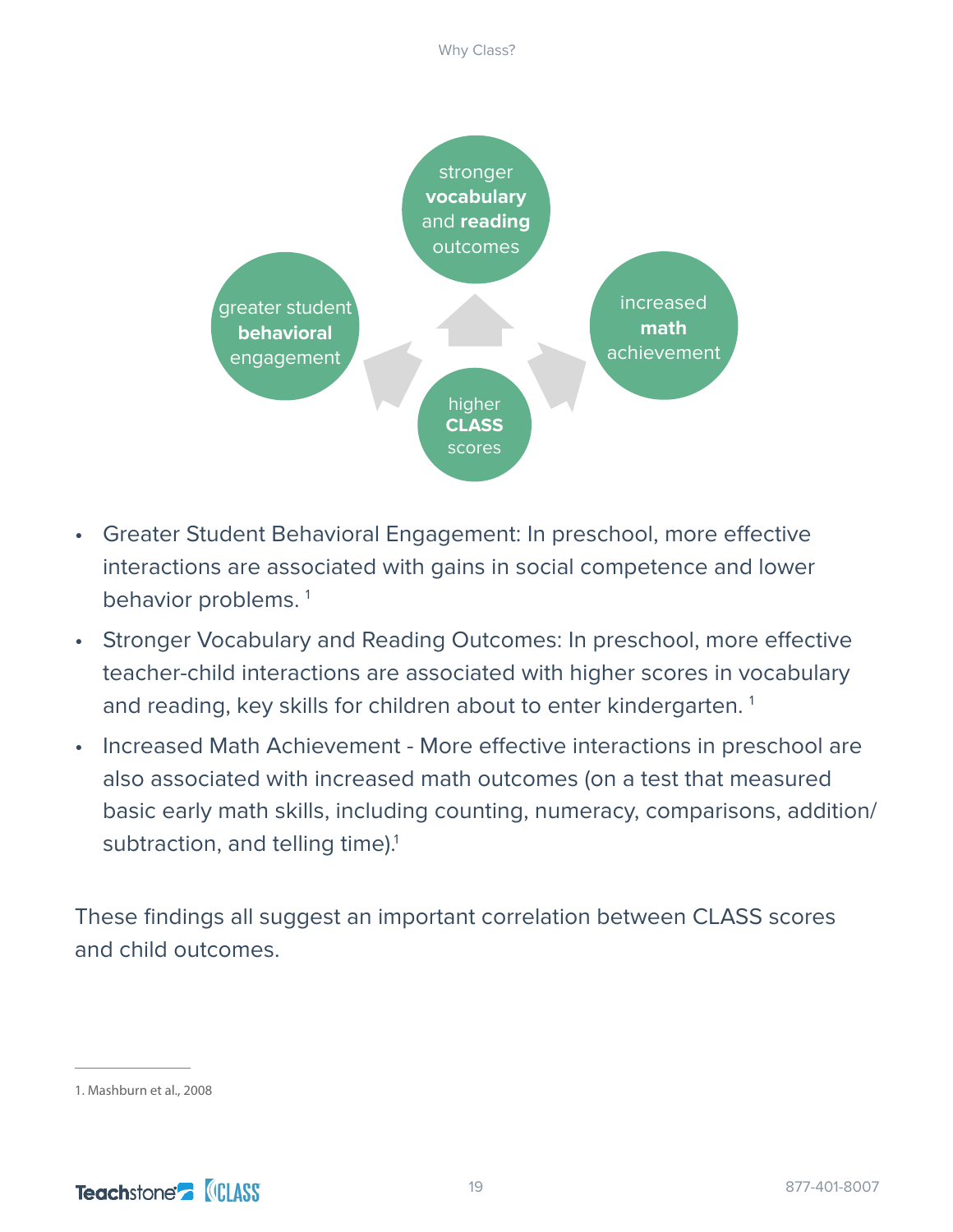$\frac{1}{\pi}$ "Of the five individual quality indicators [used in this study], the CLASS measure of teacher-child interaction quality consistently was the strongest predictor of children's learning."1



## **What Do CLASS Scores Mean?**

One of the most important findings from CLASS-based research over the past decade is that teachers can improve their interactions with children. Several professional development programs tested in research settings have resulted in significant improvements ranging from one-fifth to a full point on the seven-point CLASS scale—small differences that mean real improvements

<sup>1.</sup> Mashburn et al., 2008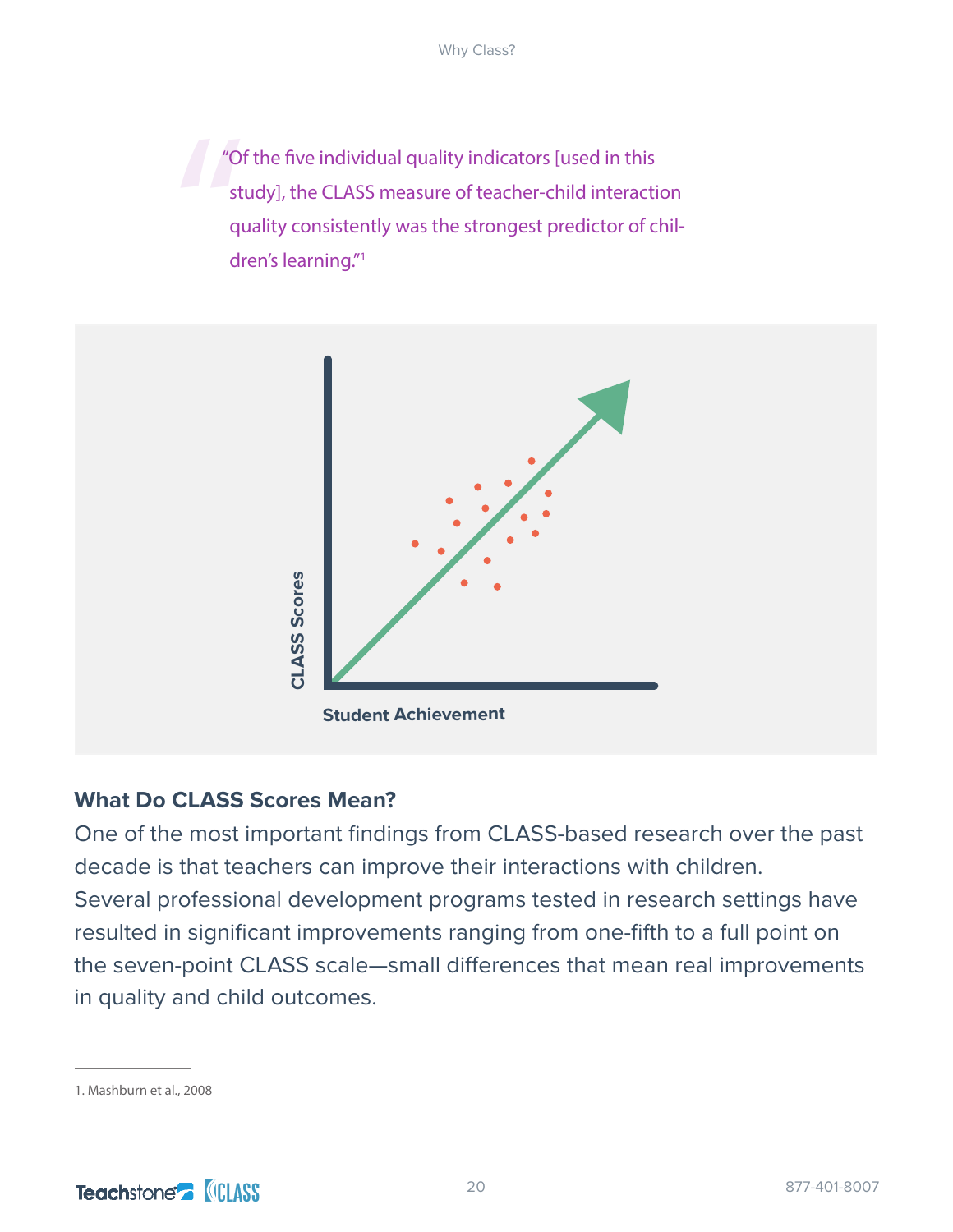

## **Helping Teachers Improve**

Programs and resources that have proven effective at increasing CLASS scores include coaching, coursework, and a video library of effective teaching exemplars. Teachstone provides all three:



Each organization is unique. Contact us to find out more about CLASS and the products and services that will help you deliver on the promise of CLASS: quality education for all children.